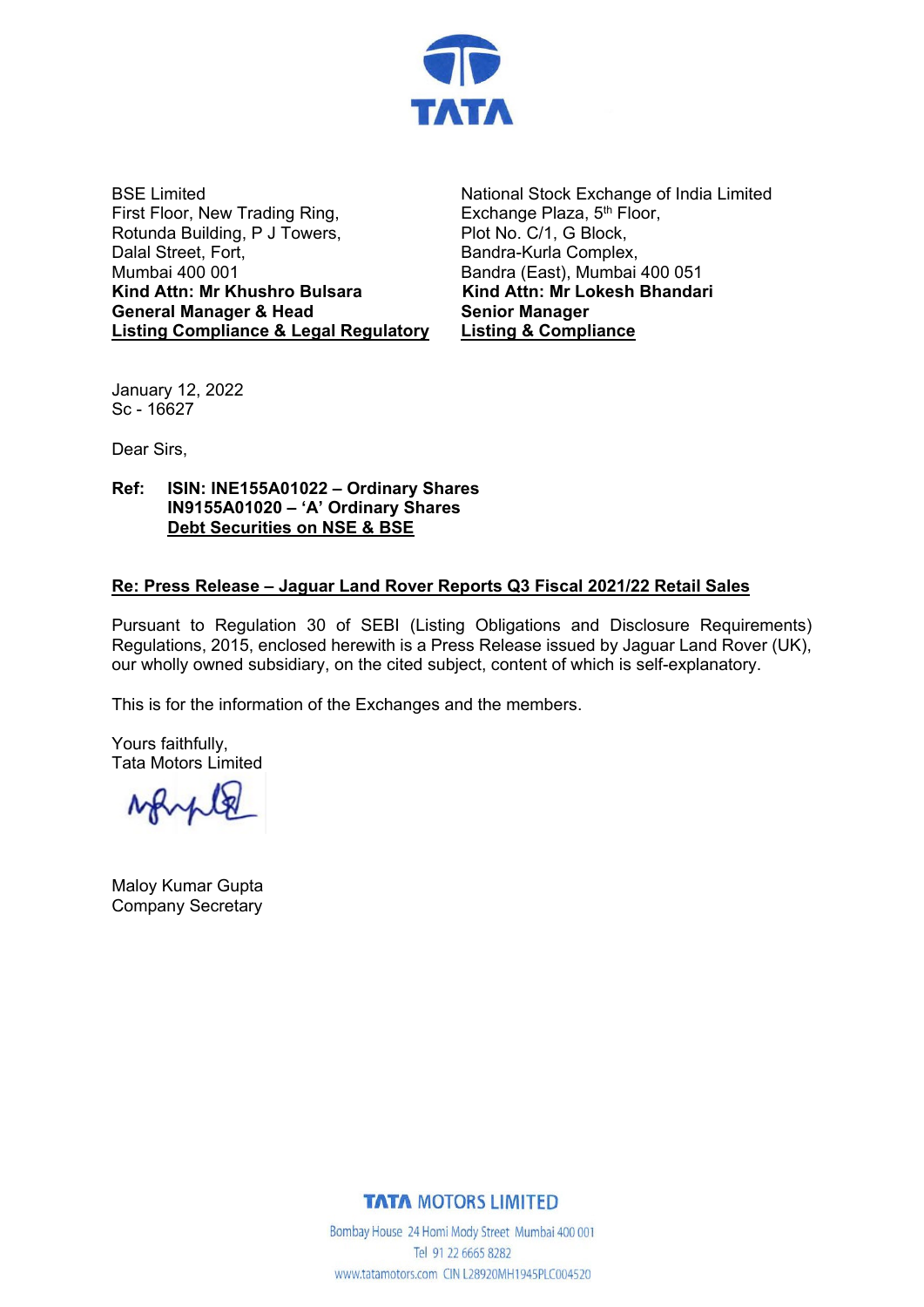

## **THIRD QUARTER SALES CONTINUED TO BE CONSTRAINED BY SEMICONDUCTOR SHORTAGES ALTHOUGH IMPROVED FROM SECOND QUARTER**

**Gaydon, UK, 12th January 2022** – Jaguar Land Rover retail sales for the three-month period to 31 December 2021 continued to be constrained by the global semiconductor shortage, though the Company started to see some improvement in chip supply and wholesale volumes compared to the preceding quarter. Underlying demand for Jaguar Land Rover products remains strong and the Company has proactively managed semiconductor supplies to maximise production of higher margin products.

Retail sales for the quarter ending 31 December 2021 were 80,126 vehicles, down 13.6% (12.6k units) from the preceding quarter ending 30 September 2021 and 37.6% (48.3k units) from the quarter a year ago ending 31 December 2020. Retails were lower across all regions compared to the preceding quarter, including China (-6.9%), Europe (-6.8%), North America (-11.8%), UK (-24.3%), and Overseas (-25.4%).

However, wholesale volumes were 69,182 units and production volumes were 72,184 units in the period (both excluding China JV), up 8% and 41% respectively compared to the preceding quarter ending 30 September 2021. The increase in production in particular reflects a start in improved chip supply. Compared to the preceding quarter, Range Rover wholesale volumes were up by 91.8%, Range Rover Sport by 64.0% and I-Pace by 34.5%.

Retail sales for the calendar year 2021 were 420,856, down 1.2% compared to the calendar year 2020 with Land Rover sales up 3.4%.

Despite the impact of the semiconductor shortage on production and sales, the Company continues to see strong demand for its products with global retail orders at record levels. The total order book has grown to over 154,000 units, up about 30,000 orders from the prior quarter for the New Range Rover, while demand for the Land Rover Defender remains strong with about 36,000 orders.

Commenting on the sales results, Lennard Hoornik, Jaguar Land Rover Chief Commercial Officer, said:

*"The New Range Rover is the embodiment of Jaguar Land Rover's vision for Modern Luxury by* Design. We are delighted that positive feedback at launch has led to a strong order intake for this *first all new modern luxury model. Furthermore, the Land Rover Defender continues to contribute to a record order bank next to our all electric Jaguar I-PACE. Semi-conductor supply challenges continue within the industry but our wholesale volumes are improving. We look forward to completing delivery to global customers as supply improves in 2022."*

At the end of January, Jaguar Land Rover expects to report unaudited results for the three months ending 31 December 2021. Initial estimated cashflow for the quarter is around £150 million positive.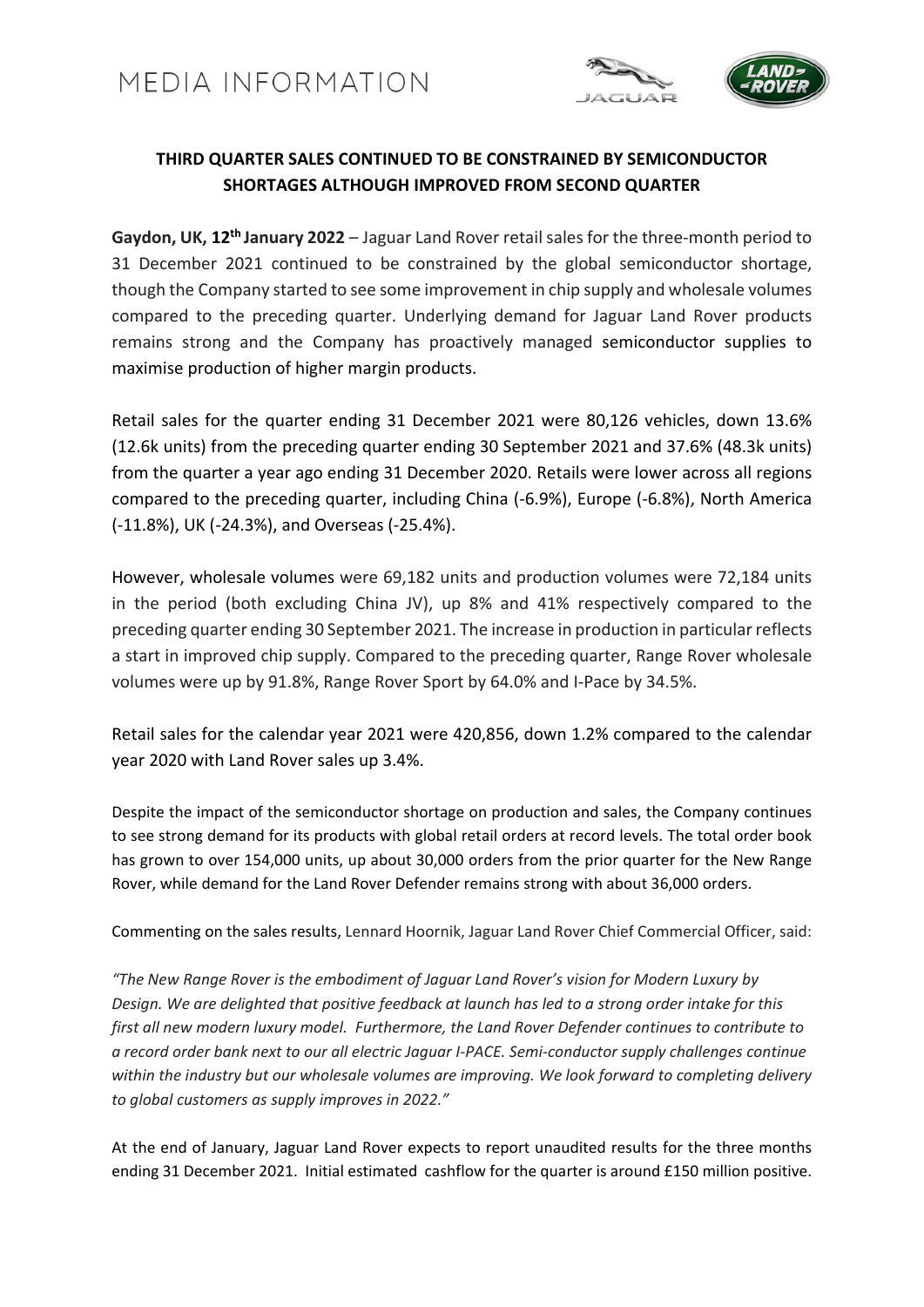



Looking ahead, the chip shortage remains dynamic and difficult to forecast, however, we expect supply to continue to improve in Q4 of the fiscal year ending 31 March 2022.

## **Q3 retail sales summary:**

| <b>FY22 Q3</b><br>October - December 2021 |                                                 |                 |                 |  |
|-------------------------------------------|-------------------------------------------------|-----------------|-----------------|--|
|                                           | <b>Units</b>                                    | QoQ %<br>change | YoY %<br>change |  |
| Jaguar Land Rover                         | 80,126                                          | $(13.6)\%$      | $(37.6)$ %      |  |
| Jaguar                                    | 14,407                                          | (25.2)%         | (48.7)%         |  |
| Land Rover                                | 65,719                                          | (10.5)%         | $(34.5)\%$      |  |
|                                           | <b>Calendar year</b><br>January - December 2021 |                 |                 |  |
|                                           |                                                 |                 | YoY %           |  |

|                   | Units   | YoY %<br>change |
|-------------------|---------|-----------------|
| Jaguar Land Rover | 420,856 | (1.2)%          |
| Jaguar            | 86,270  | (15.8)%         |
| Land Rover        | 334,586 | $3.4\%$         |

**ENDS**

## **Notes to Editors About Jaguar Land Rover**

For more information about Jaguar Land Rover's Reimagine strategy please visit: <https://www.jaguarlandrover.com/reimagine>

About Jaguar Land Rover: Reimagining the future of modern luxury by design

Jaguar Land Rover is reimagining the future of modern luxury by design through its distinct, British brands.

Our current model range embraces fully electric, plug-in hybrid and mild-hybrid vehicles, as well as the latest diesel and petrol engines. Our class-leading Jaguars and Land Rovers are in demand around the world

At heart we are a British company, with two major design and engineering sites, three vehicle manufacturing facilities, an Engine Manufacturing Centre and a Battery Assembly Centre in the UK. We also have vehicle plants in China, Brazil, India, Austria and Slovakia. Three of our seven technology hubs are in

and in Fiscal 2020/21 we sold 439,588 vehicles in 127 countries. Land Rover is the global leader of luxury SUVs through its three families of Range Rover, Discovery and Defender. Jaguar is the first ever brand to offer a premium all-electric performance SUV, the Jaguar I-PACE.